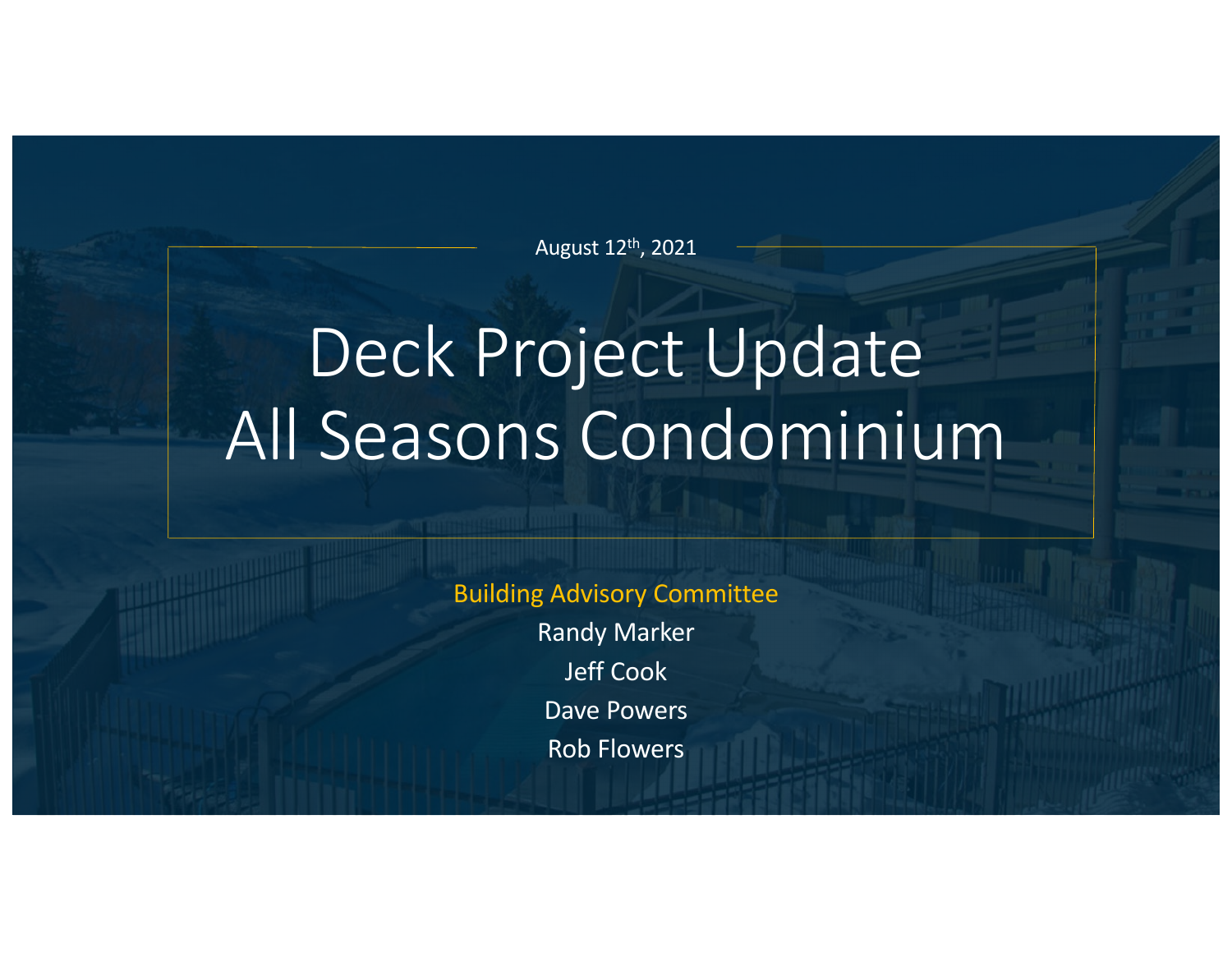# Building Advisory Committee Work To Date

- "Clean-Slate" approach to deck project
	- Engineering design work was put on hold
	- Re-examine assumptions and expectations for project
- Primary focus on feasibility of deck repair
	- Deck replacement is comparatively well-understood and researched.
- Worked closely with J2 while also soliciting advice and opinion from third party structural engineers
	- KPFF Consulting Engineer[s \(https://www.kpff.com](https://www.kpff.com/))
	- Jezerinac Geers Structural Engineerin[g \(https://www.jgaeng.com](https://www.jgaeng.com/))
- Engaged wood scientist to evaluation decay and other elements affecting structural integrity of deck components
	- Wood Identification And Consultation Service[s \(http://www.wicservices.ne](http://www.wicservices.net/)t)
	- Issued report dated May 27<sup>th</sup>, 2021 (copy sent to all homeowners)
	- On-site analysis delayed by Covid-related travel complications
- Met with Park City Building Department to update on status and review go-forward plans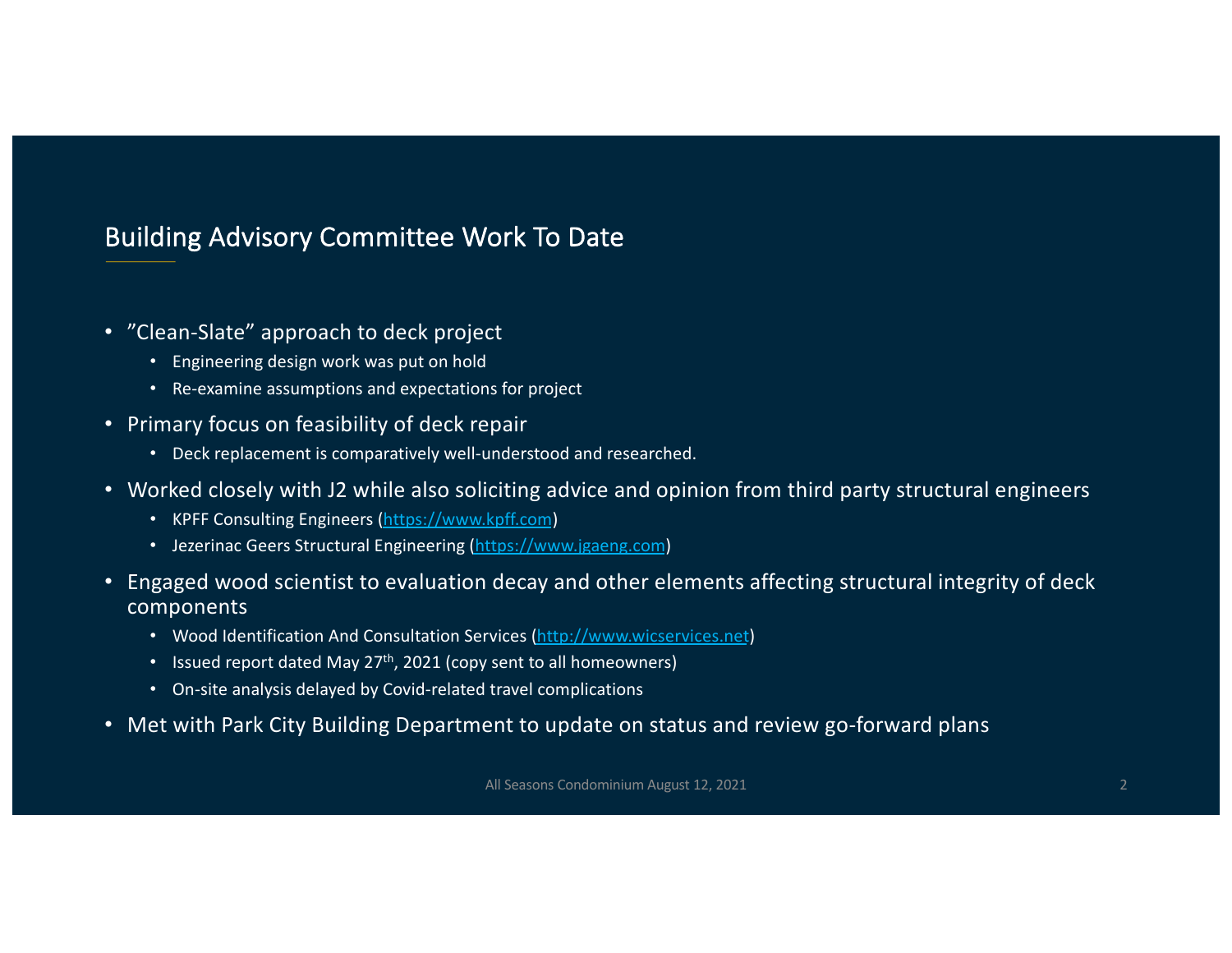# Building Advisory Committee Findings Thus Far

- Remediation of the deck is necessary and cannot be delayed
- Most of the wood in the deck is in acceptable condition although areas are in need of repair
	- Decay and areas of concern include one entire peeler pole, the tops of several peeler poles on 3rd floor, wood in several other sections
	- Bases of peeler poles remain question marks and areas of concern
	- Many of the metal connectors, joists hangars, and collars showed significant rust, corrosion and deterioration
	- Guard rails on third floor require immediate reinforcement
- As originally designed and constructed deck has acceptable load bearing attributes
	- Further work to confirm relevant building codes to be completed
- Targeted repair of deck viable from an engineering standpoint
- Park City Building Department is fully informed of the deck situation and appears supportive of our approach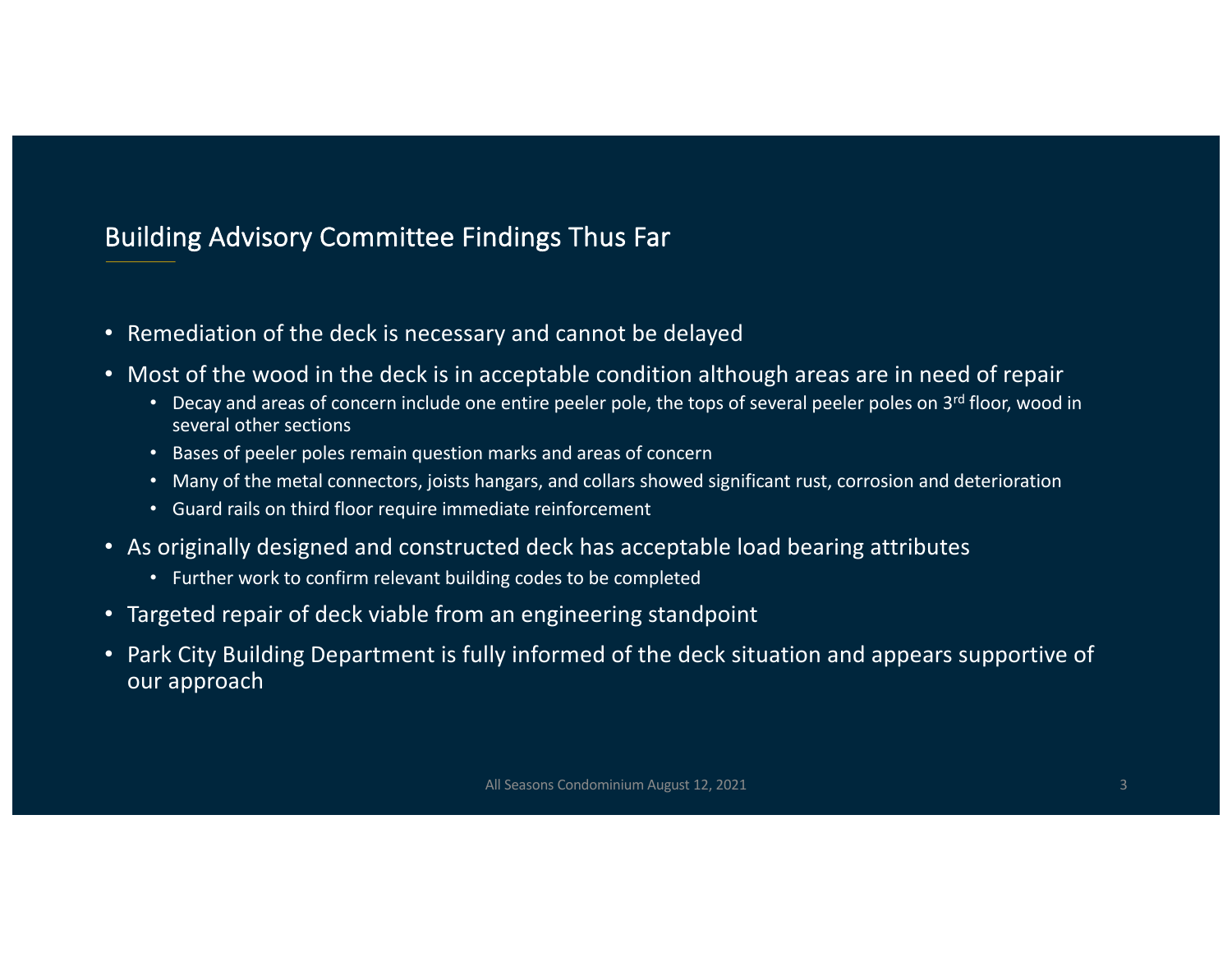## Requirements For Deck Remediation

- Whether repair or replacement, the plan must meet the following criteria
	- Remaining useful life of at least 25 years
	- Compliance with current life safety (fire, guardrails, etc.) building codes
	- Neutral to positive impact on aesthetics If repair, it must not look like a repair
- Note
	- Building envelope issues are addressed later in this presentation
	- Certain other necessary maintenance items or upgrades, such as the fire suppression system and exterior lighting are excluded from this discussion
		- Estimated costs are \$50k for fire suppression system and \$40k for exterior lighting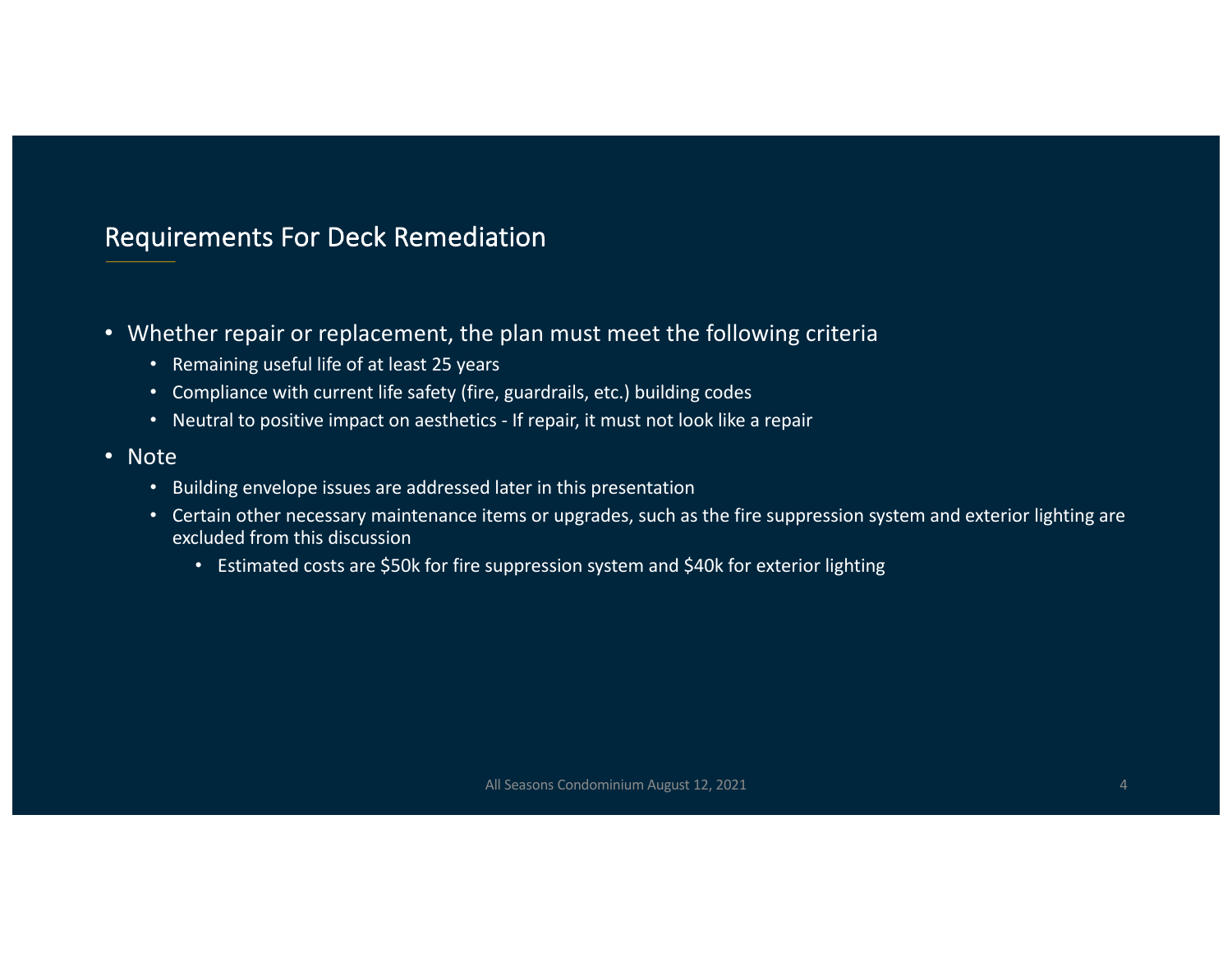# Deck Repair Option

- Initial plans for a deck repair would involve addressing all identified areas of weakness, corrosion or decay
- Items include
	- Replace areas of decay in peeler poles (whether entire pole or sections)
	- Replace any decayed decking
	- Replace Glulam beams with decay
	- Joist repairs / reinforcement
	- Replace corroded various metal connections and fasteners
	- Secure stairs
	- Repair or replace railings to bring into compliance with current code
- Preliminary estimated cost \$450k \$690k
	- Range reflects extent of need for peeler pole replacement / remediation and whether railing can be repaired or needs to be replacement
	- Opportunity for reducing cost further after exploring potential engineering solutions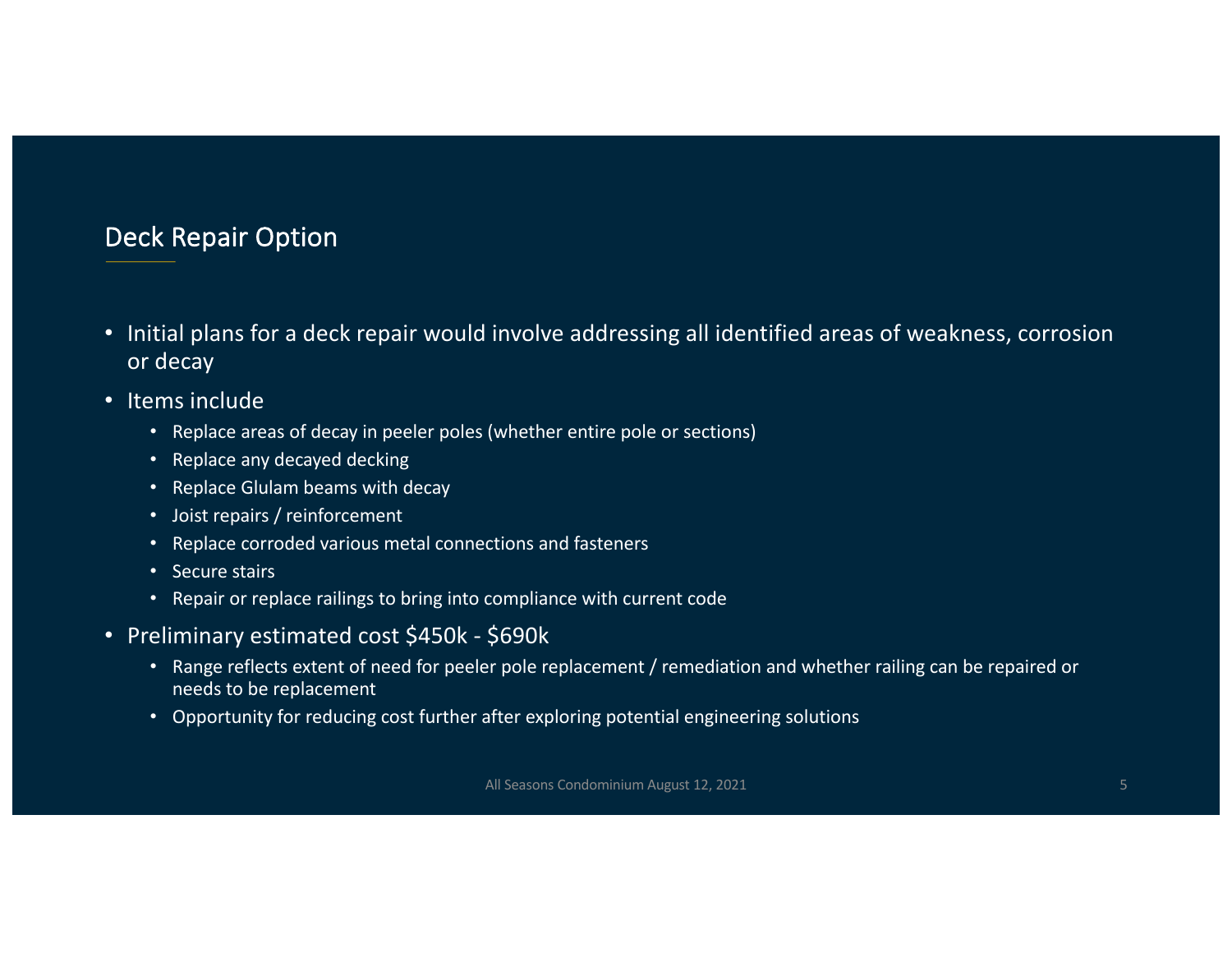## Deck Replacement Option

- *Note – this is based on estimate presented at the March HOA meeting*
- Remove and replace all decks
- New steel posts, pressure treated wood beams, joists, decks
- Estimated cost including 15% contingency \$850k.
- March 2021 estimate was \$1.1mm, but included several non-deck items excluded to be comparable to Deck Repair Option (new exterior lighting, new private decks, new fencing around pool)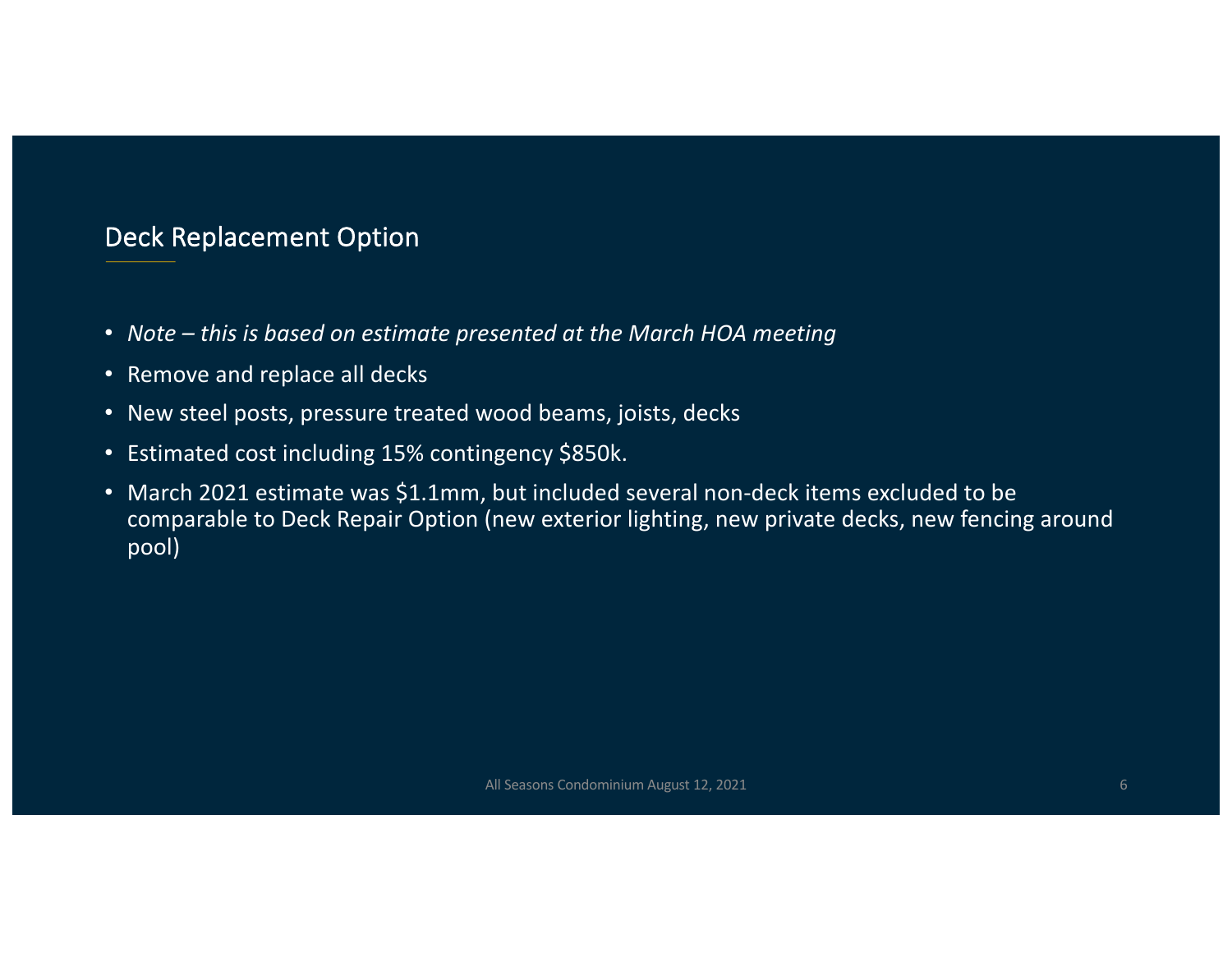# Comparison – Deck Options

| <b>Item</b>                                                                                                    | <b>Deck Replacement</b>      | <b>Deck Repair</b>                               |
|----------------------------------------------------------------------------------------------------------------|------------------------------|--------------------------------------------------|
| <b>Preliminary Cost Estimate</b>                                                                               | \$850k                       | \$450k - \$690k                                  |
| <b>Estimated Project Duration</b>                                                                              | $[4-6$ months]               | $[2-4$ months]                                   |
| Potential for Cost "Drift"                                                                                     | Low                          | <b>Medium</b>                                    |
| <b>Expected Impact on Homeowner Access</b>                                                                     | Moderate to high             | Low to medium                                    |
| Opportunity to Improve / Update<br><b>Building's Appearance</b>                                                | Moderate                     | Low                                              |
| <b>Ongoing Maintenance Cost</b>                                                                                | Low                          | Moderate                                         |
| <b>Estimated Cost Per</b><br>- Avg 2 BR Unit<br>- Avg 3 BR Unit                                                | $$25.1k +/-$<br>$$39.4k +/-$ | \$13.7k to \$21.5k +/-<br>\$20.7k to $32.4k +/-$ |
| Indicative Monthly Payment With<br><b>Generic HOA Loan Terms</b><br>- Average 2 BR Unit<br>- Average 3 BR Unit | $$255 +/-$<br>$$400 +/-$     | \$135 to \$208 +/-<br>\$212 to \$326 +/-         |

All Seasons Condominium August 12, 2021 7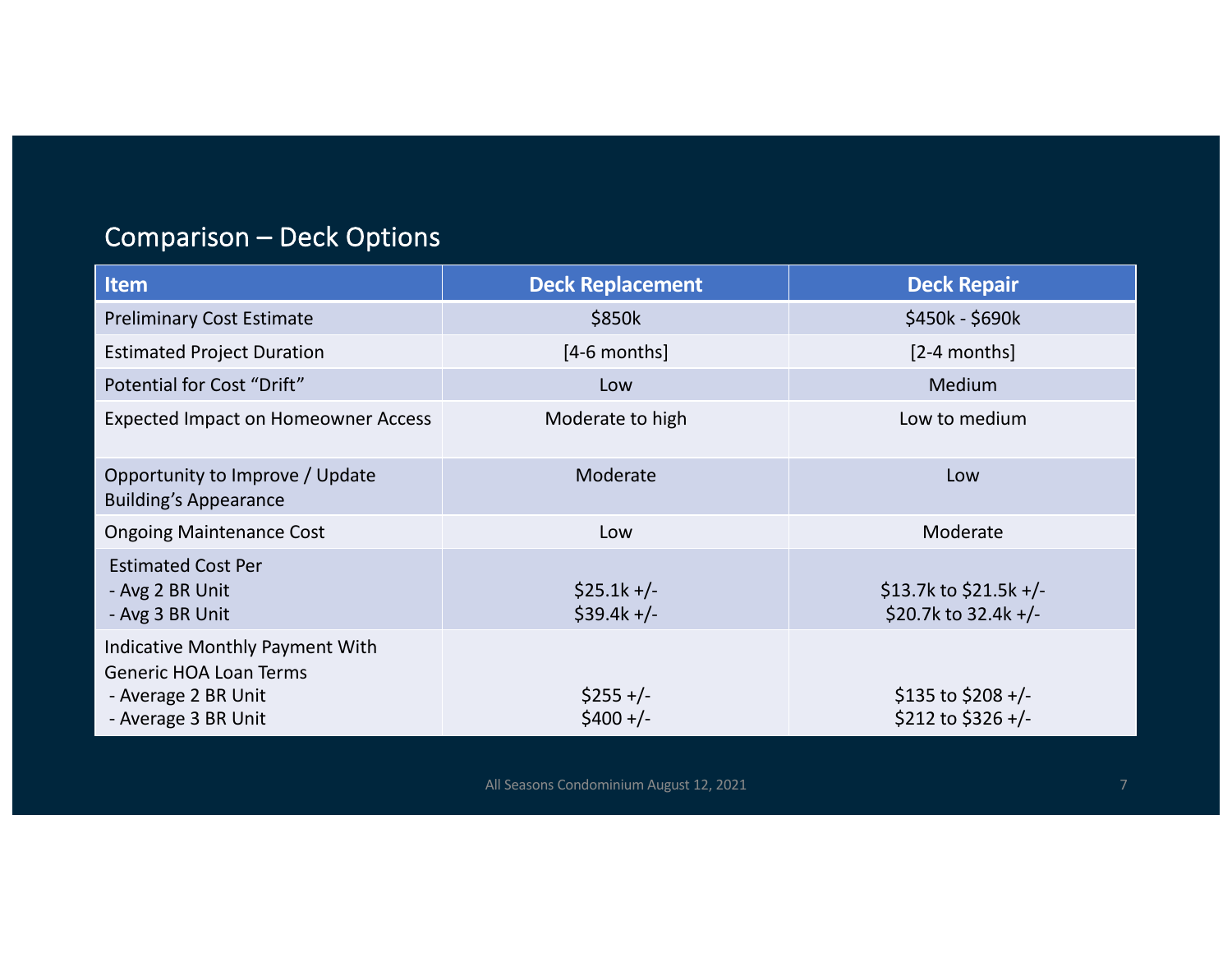#### Envelope Repair Issues

- The initial presentation to the HOA in March 2021 included an option to do substantial modifications to the envelope (replace siding, windows, doors, etc) (Envelope Replacement)
- As discussed later, there are compelling reasons to make these substantial changes at some point, but we recommend that the HOA consider such changes as part of a more strategic, multi-year plan
- Other options we have considered
	- a more targeted envelope repair involving mostly replacing flashings at all points which would include removing and re-setting all doors and windows (Envelope Targeted Repair)
	- a very limited approach of replacing flashings where the deck and building meet, and any areas if need of immediate repair (Envelope Spot Repair)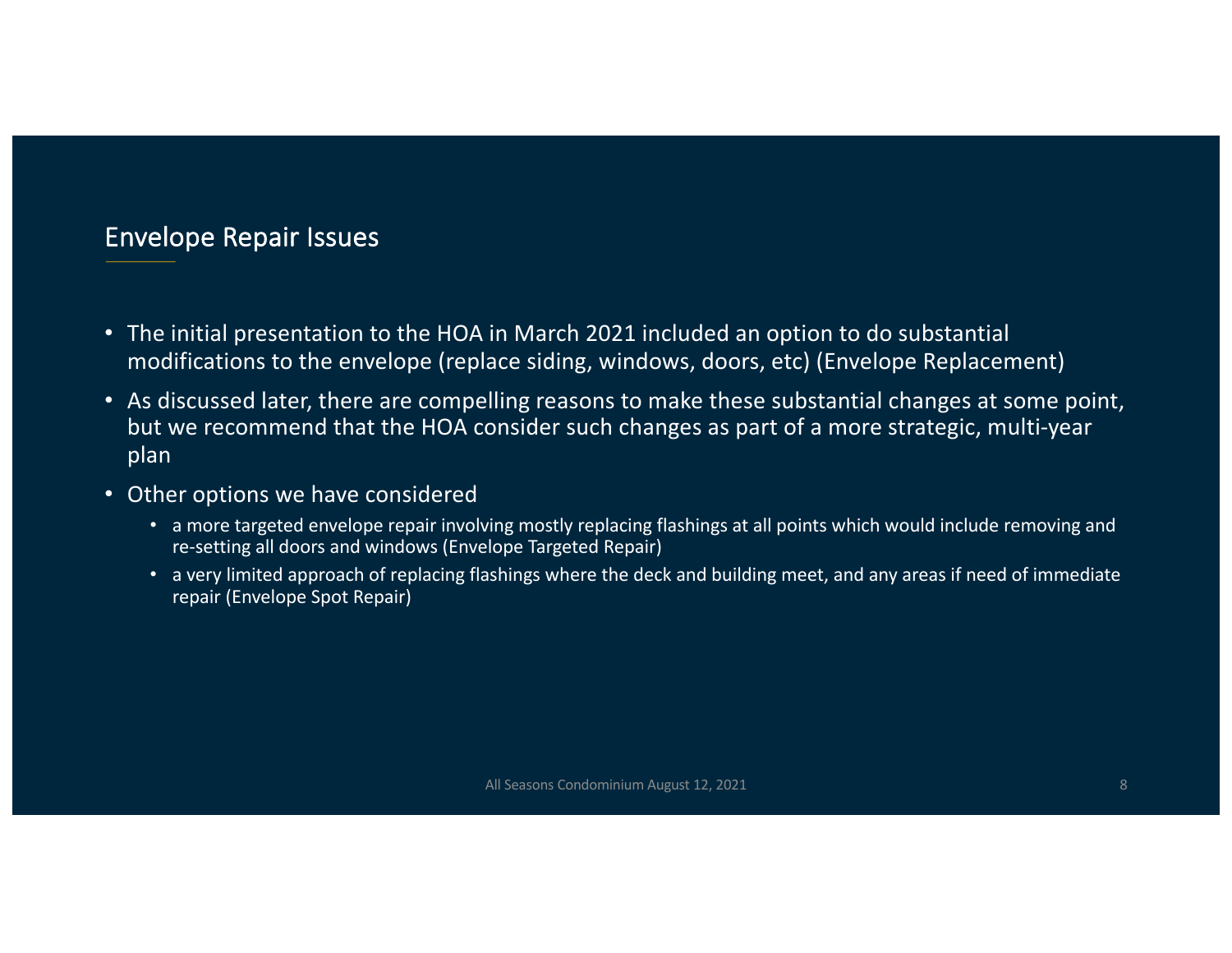# Comparison – Envelope Options

• Envelope repair may involve several elements to improve the durability / life of the "skin" of the building as well as aesthetics, which may include:

| <b>Item</b>                                                          | <b>Envelope Replacement</b>      | <b>Envelope Targeted</b><br><b>Repair</b> | <b>Envelope Spot Repair</b>      |  |  |
|----------------------------------------------------------------------|----------------------------------|-------------------------------------------|----------------------------------|--|--|
| <b>Flashings</b>                                                     | Replace / repair as<br>necessary | Replace / repair as<br>necessary          | Replace / repair as<br>necessary |  |  |
| Siding                                                               | Replace                          | Repair only as necessary                  | Repair only as necessary         |  |  |
| Windows and doors                                                    | Replace                          | Remove, repair flashings,<br>reset        | n/a                              |  |  |
| Cost                                                                 | \$2mm                            | \$400k                                    | $$0$ to $$50k$                   |  |  |
| <b>Ongoing Maintenance</b>                                           | Low                              | Moderate                                  | Moderate                         |  |  |
| Potential to lower<br>Insurance expense (by<br>mitigating fire risk) | High                             | Low                                       | n/a                              |  |  |
| All Seasons Condominium August 12, 2021                              |                                  |                                           |                                  |  |  |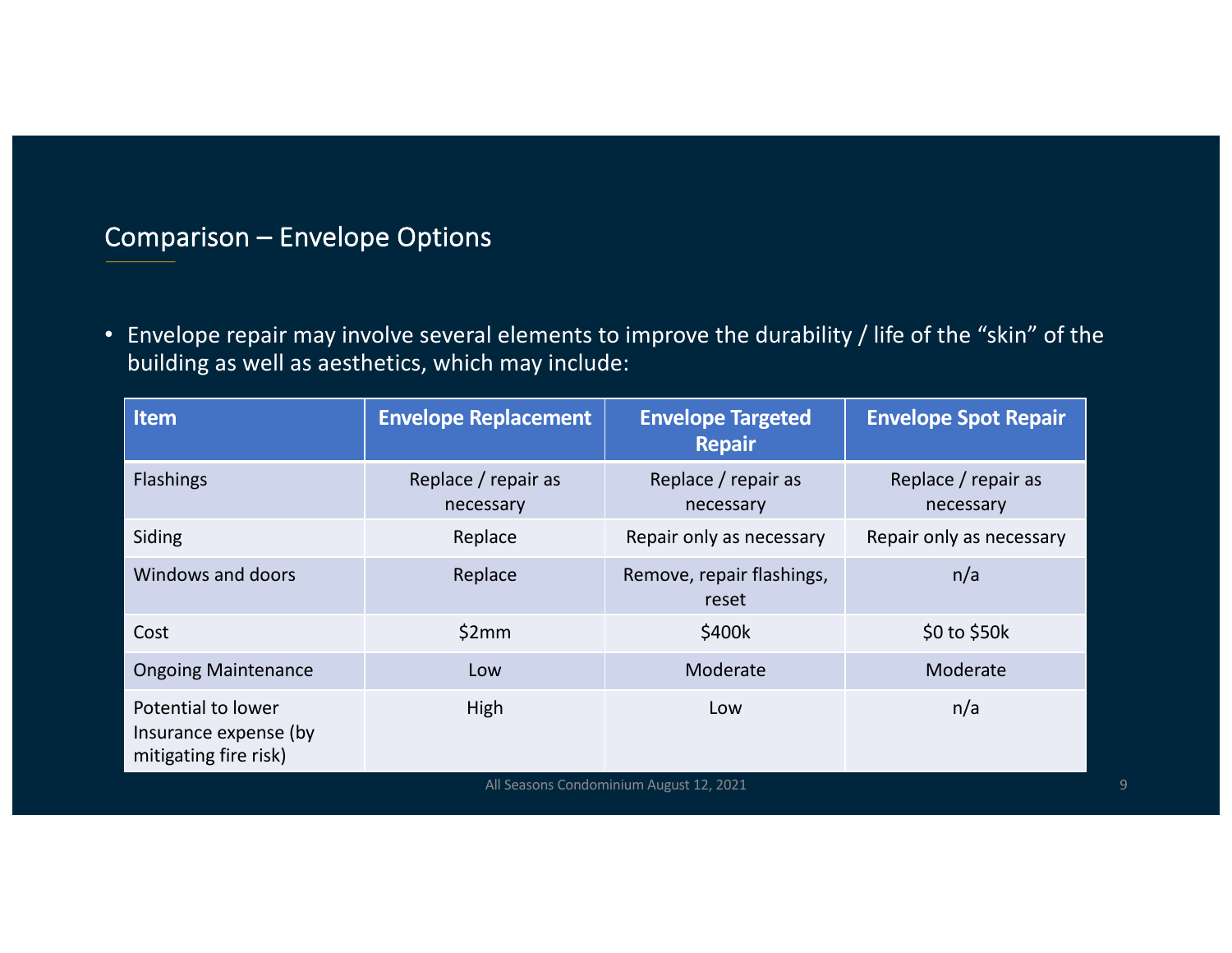## Building Advisory Committee Recommendation

- Timing Imperative we must be in position to begin work on deck April 2022
- Proceed with Deck Repair Option
	- Much of structure is in acceptable to good condition
	- Repair seems feasible from an engineering and construction standpoint
	- A Repair Project should take less time and be less invasive to owners and the normal operation of the building
	- Lower estimated costs without taking into consideration potential alternative engineering solutions
- Pursue envelope repairs only as needed (Envelope Spot Repair Option)
	- Flashings at deck to building connections if necessary
	- Spot repairs elsewhere as necessary
	- More extensive envelope repairs or alterations be considered in the context of a medium to long term capital project plan
- Other near-term maintenance or improvement items
	- Repair or replace fire suppression / sprinkler system (estimated at \$50k based on initial bids)
	- Replace outdoor lighting as required by Park City Building Department (estimated at \$40k)
	- Note: these items not included in per unit calculations on prior pages including envelope repairs would add \$3.4k / \$5.3k<br>to avg. 2BR / 3BR respectively (per month with HOA financing \$28 / \$44)
- Update / develop medium to long term maintenance and capital project plans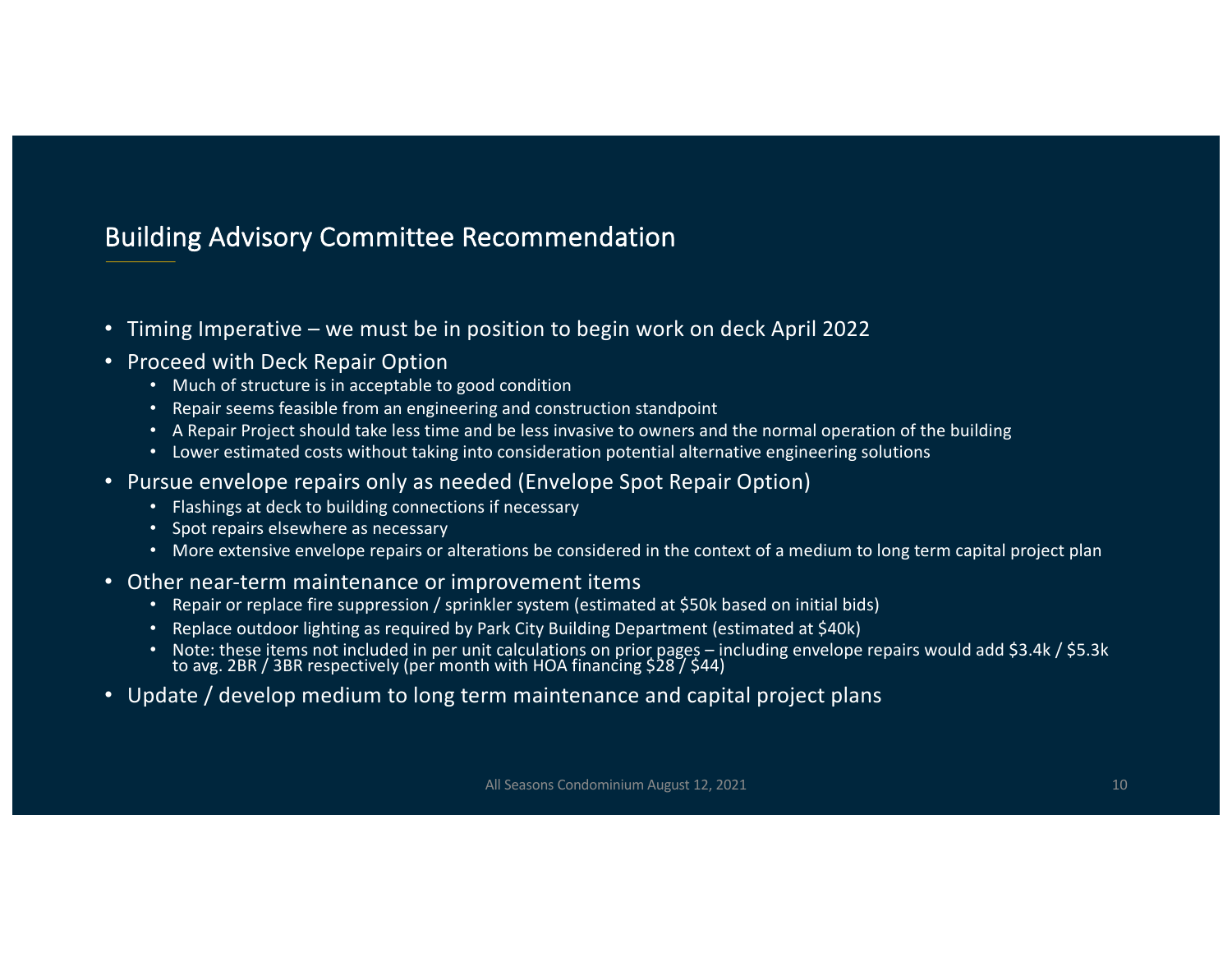# Longer-Term Considerations Re Capital Projects and Maintenance

- All Seasons Condominium is nearly 30 years old
	- Maintenance is increasing and and some major structures are far along into their replacement cycle
- All Seasons Condominium possesses a superb location
	- Multiple RE brokers have noted that it is one of the best locations in Park City
- Under-investment in All Seasons would be a poor economic decision
	- Maintenance costs will inevitably increase
	- Insurance costs are rising while fewer insurance carriers are willing to provide coverage
	- Property values and rental rates will likely be suppressed
	- In short we would be "leaving money on the table"
- A multi-year view on maintenance and capital project needs are necessary
	- Building Advisory to develop plan for the HOA to consider
	- This includes projects related to infrastructure and building aesthetics
	- Examples include siding and other envelope elements, driveway, landscaping, among others.
	- Planning to include timing, estimated costs, and funding requirements (impact on HOA dues / special assessments)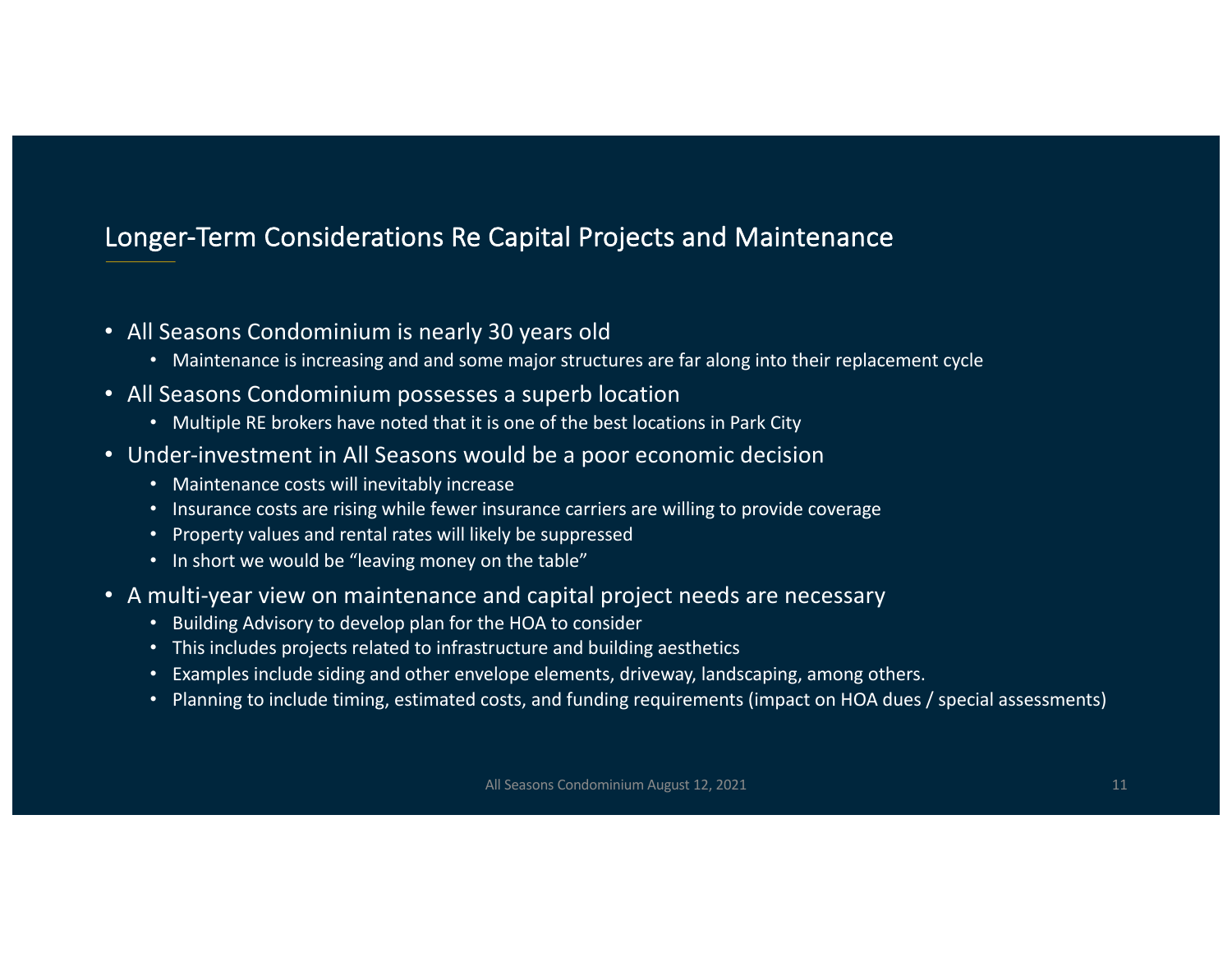#### Next Steps

- 2<sup>nd</sup> half of August Agree with J2 on scope of work and direct J2 to begin engineering plans
	- We will continue to solicit 3rd party experts for peer review and consultation
- Early Fall Solicit and receive contractor bids
- Mid Fall Solicit loan terms from HOA lenders
- Early Winter All-HOA meeting to present contractor terms to HOA for approval and HOA loans (optional to individual homeowners)
- January 2022 Enter into contract with contractor; all-HOA meeting with updated review of project specifics
- April 2022 Commence deck project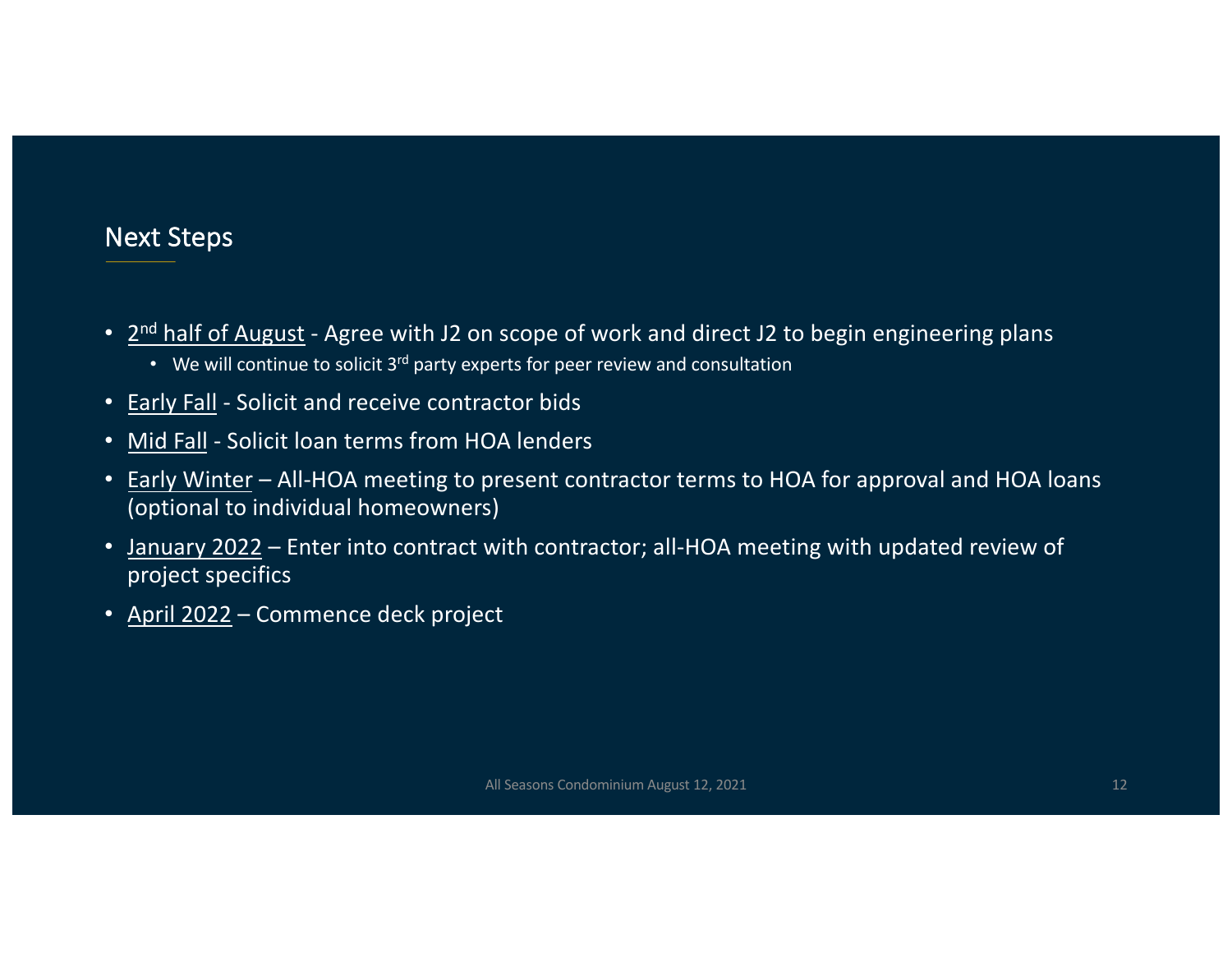# Thank you for listening

- Q&A
- Owners Comments

All Seasons Condominium August 12, 2021 13